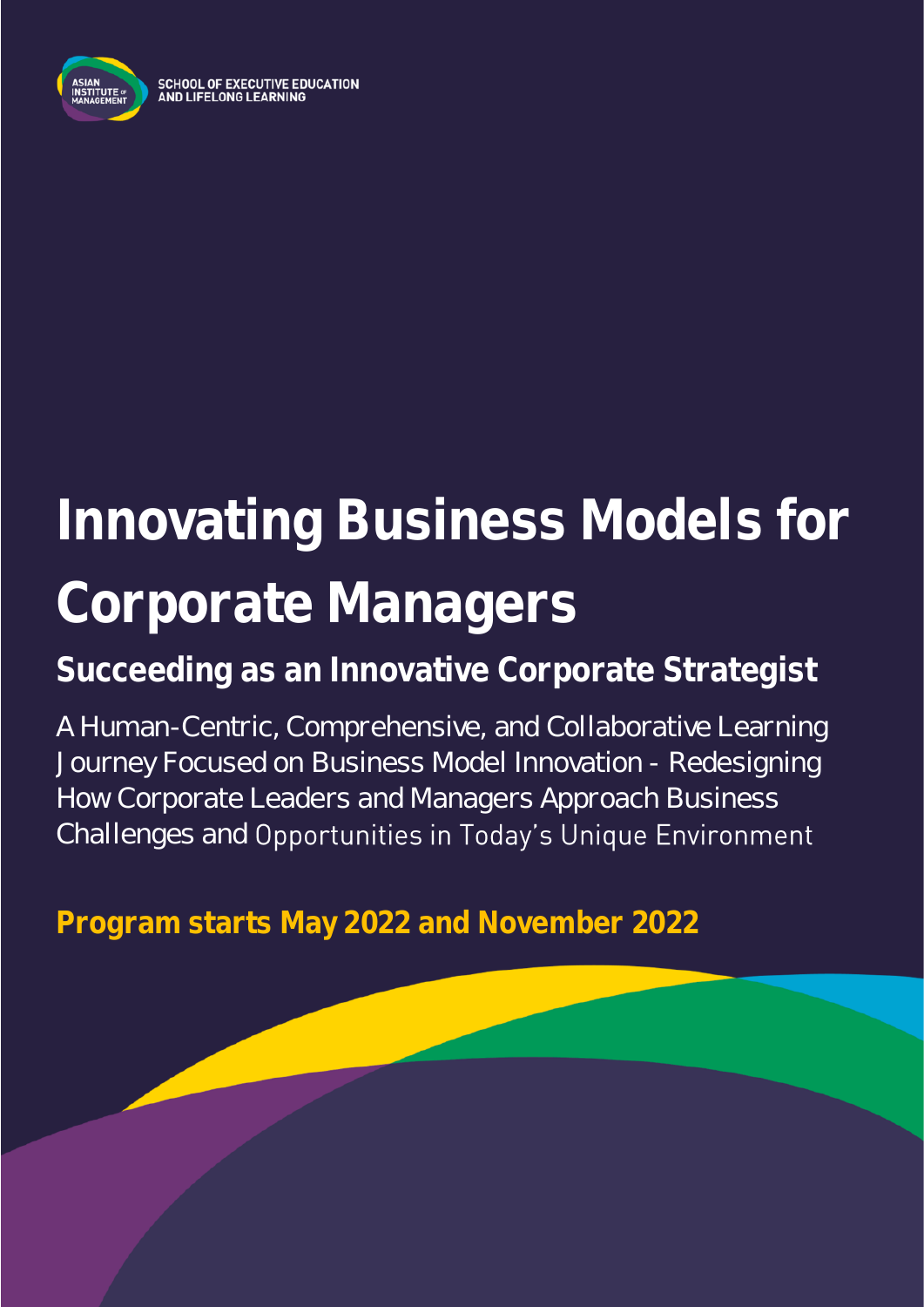

## **Innovating Business Models for Corporate Managers**

**Succeeding as an Innovative Corporate Strategist**

A Human-Centric, Comprehensive, and Collaborative Learning Journey Focused on Business Model Innovation - Redesigning How Corporate Leaders and Managers Approach Business Challenges and Opportunities in Today's Unique Environment

Are you aspiring to lead and develop strategies that will drive new ways of doing things and new business outcomes in your team and organization? The Innovation Business Modelling will equip you with the tools and startup thinking necessary to accelerate your innovative strategic journey.

This holistic and human-centered program will enable active knowledge transfer and creativity among innovation-driven individuals through mentorship, collaboration, and innovation to help them grow their organization. This will provide the building blocks that will help participants reimagine business challenges and strategies through customer understanding, product-market fit definition, business planning, financial planning and analysis, pitching to top management, and more.

For sustainable learning and transfer of knowledge, as well as maximum impact, at least two (2) representatives per organization are recommended to join the program.

#### **PROGRAM OBJECTIVES**

- Enable corporate managers and leaders to strengthen their understanding of their customers, their business model, and their corporate strategy
- Help and guide them envision and design their reimagined strategic long term goals as well as map their growth strategy
- Prepare the managers and leaders for their next strategic project and initiative by providing them with a holistic tool to manage and grow their stakeholders - top management, corporate peers, related departments, and customers.

#### **WHAT YOU WILL LEARN**

- Driving Self Awareness: What is your Purpose?
- Establishing Desirablitiy and Product Market Fit: Product VS Solution
- Customer Journey and Development
- Agile Project Management
- Lean Startup Methodology
- Value Proposition Canvas and Business Model Canvas Integration
- Financial Management
- Business Forecasting
- Project Finance
- Storytelling to Your Stakeholders

#### **KEY BENEFITS**

- Learners will be able to deepen their value proposition understanding and enhance their business model strategy
- Learners will be able to strongly align their brand and business strategy with their financial strategy
- Learners will be able to map business milestones that will drive project success to its desired level
- Learners will understand the building blocks of leading, managing and growing a human-centric organization

#### **WHO SHOULD ATTEND**

The program is a must for corporate leaders, managers, aspiring innovators, and startup leaders building companies from various industries. The program is recommended for those want to push customer driven projects and initiative, those who want to integrate new way of approaching challenges and strategy, and for individuals who want to make a difference. Individuals who are working on new projects are recommended to join the program.

**OVERVIEW PROGRAM SCHEDULE**

May 18, 21, 25, 28, June 1, 4, 8, 11, 15, 18, 22, 25 , 2022 5:00 PM to 8:30 PM (GMT+08) Wednesdays 1:00 PM to 4:30 PM (GMT+08) Saturdays

November 5, 9, 12, 16, 19, 23, 26, 29, December 3, 7, 10, 14 , 2022 5:00 PM to 8:30 PM (GMT+08) Wednesdays 1:00 PM to 4:30 PM (GMT+08) Saturdays

#### **PROGRAM FORMAT**

Delivered online via live virtual interactive sessions in Zoom

#### **PROGRAM FEE**

PHP 60,000.00 or USD 1,200.00 \*Based on USD 1 = PHP 50. The prevailing exchange rate at the date of payment may apply. Let us know if you are interested to avail of early bird/group discount or discuss payment terms.

**YOUR PROGRAM FACULTY**



**Raymond Mitchell Mendoza** Program Director Asian Institute of Management

To find out how you can participate, contact us at **SEELL@aim.edu** or visit https://go.aim.e

Download our latest program calendar at <https://go.aim.edu/seellprogramcalendar>

Alumni status will be granted upon completion of the program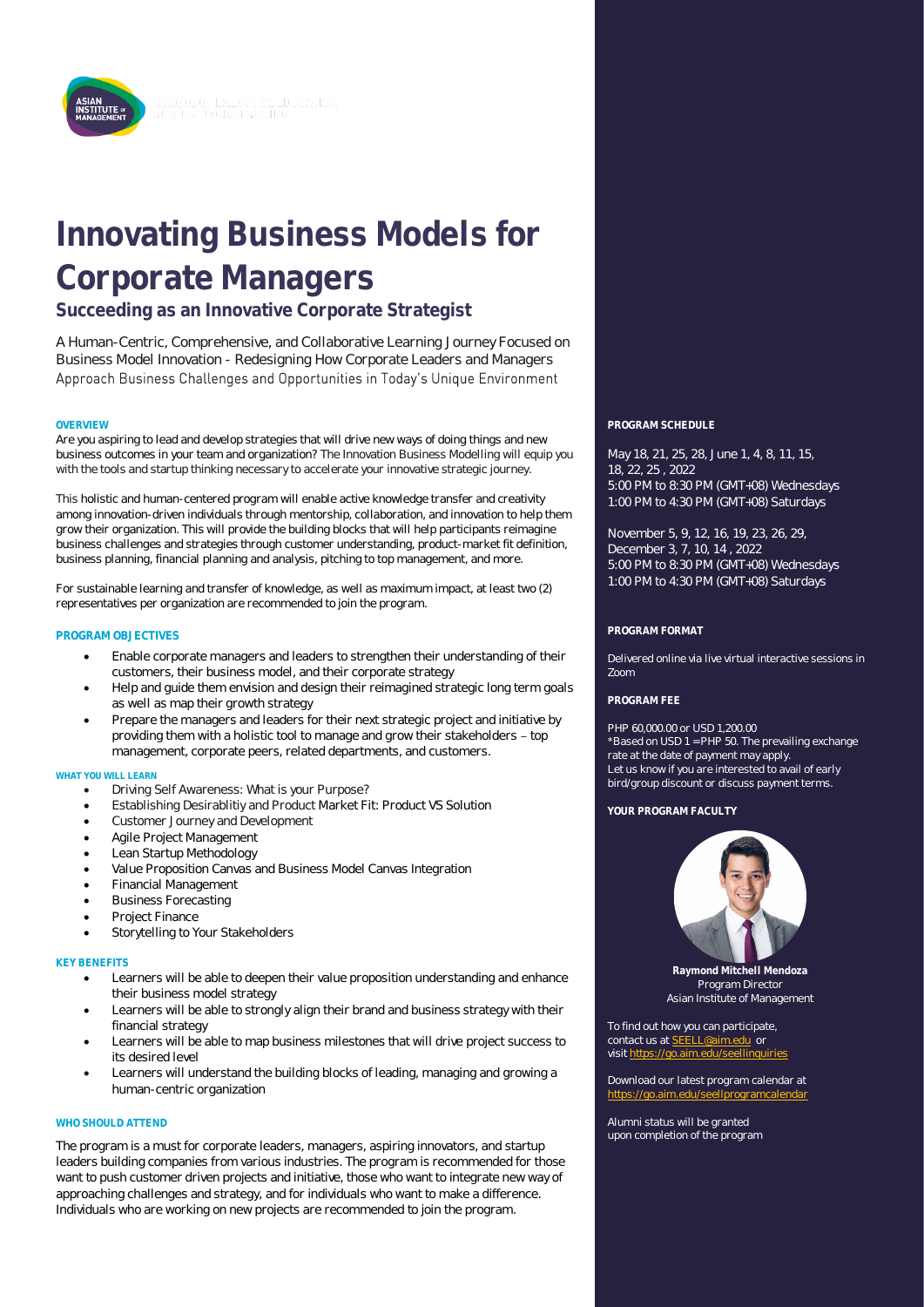

### **Learning Content**

The program specifics of Innovating Business Models for Corporate Managers is seen below.





**FOR INQUIRIES:**

School of Executive Education and Lifelong Learning, Asian Institute of Management Eugenio Lopez Foundation Building, Joseph R. McMicking Campus 123 Paseo de Roxas, Makati City Philippines 1229 [SEELL@aim.edu](mailto:SEELL@aim.edu) | +632 8892 4011 | [www.aim.edu](http://www.aim.edu/)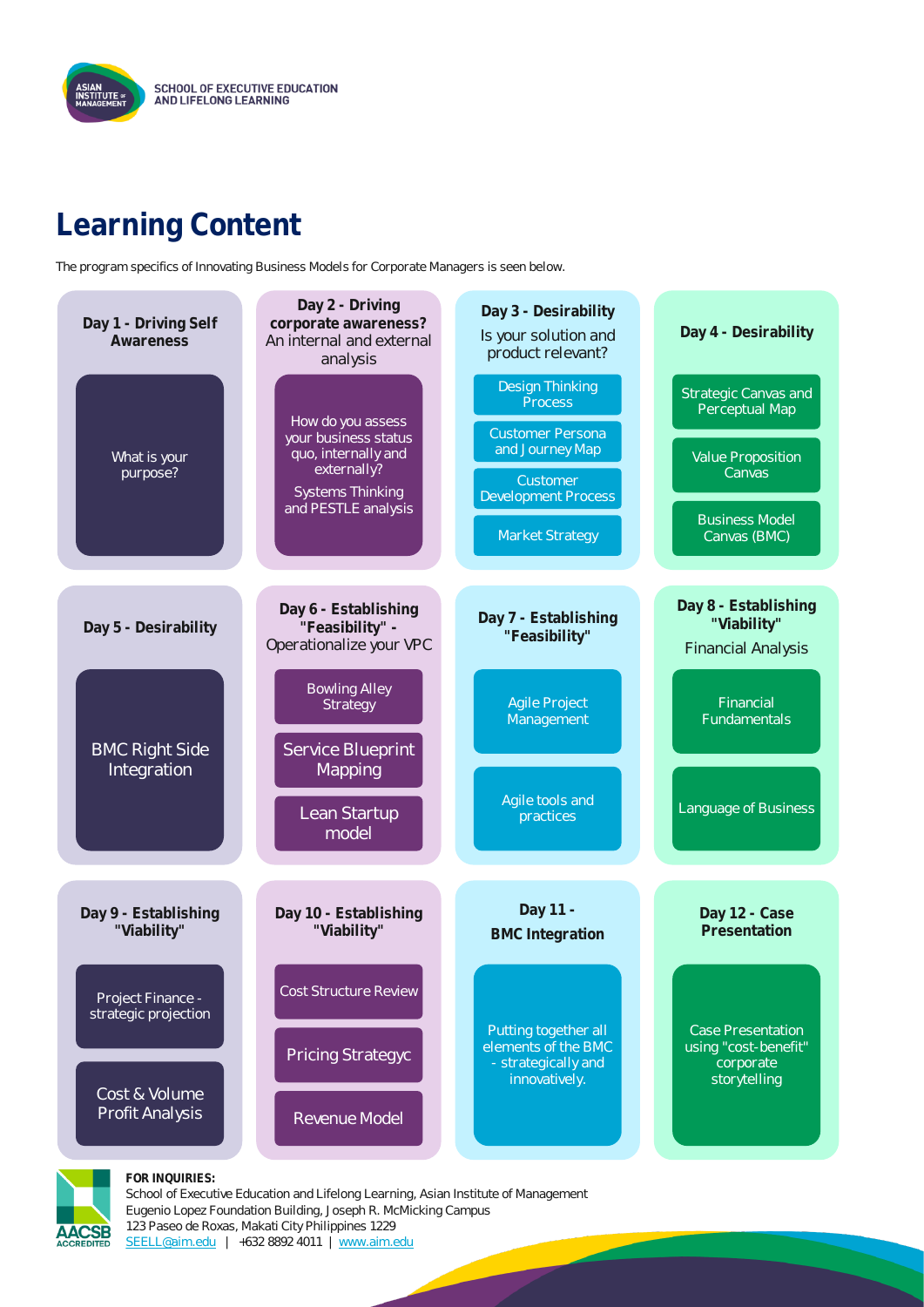

### **Your Program Faculty**



**Raymond Mitchell P. Mendoza** Program Director Asian Institute of Management

Raymond Mitchell P. Mendoza is the Founder and Chief Empathy Officer of Mpathy Strategy Group. He is also the Managing Partner and Brand Marketing and Finance Head of The Fine Gentleman. He is a startup mentor at AIM-Dado Banatao Incubator who co-led the creation and execution of the AIM-DBI Startup Management Development Track.

He is a strong advocate of the power of empathy in designing human-centered solutions and delivering relevant products and services. This is the starting point of putting together a desirable, operationally feasible, and financially viable business model.

He has an AIM MBA, 2016 and a recipient of a Student Leadership Award. He also graduated in Economics and Finance at De La Salle University. He was part of the Business Development at SM Prime - Shopping Center Management Corporation from 2011 to 2014.



**FOR INQUIRIES:** School of Executive Education and Lifelong Learning, Asian Institute of Management Eugenio Lopez Foundation Building, Joseph R. McMicking Campus 123 Paseo de Roxas, Makati City Philippines 1229 [SEELL@aim.edu](mailto:SEELL@aim.edu) | +632 8892 4011 | [www.aim.edu](http://www.aim.edu/)